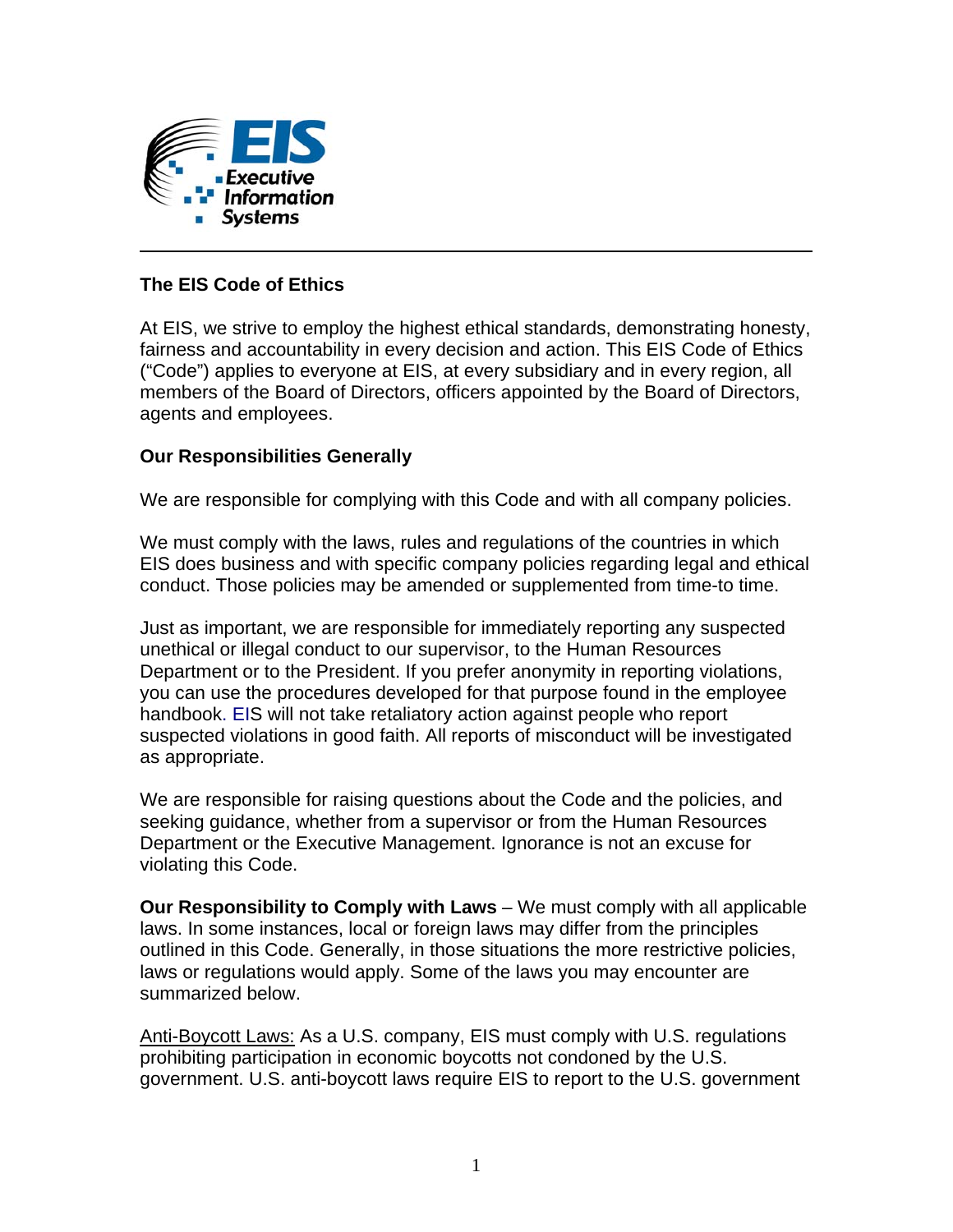any request EIS receives to boycott a country or company, even if EIS refuses to honor the request.

Antitrust and Competition Laws: In general, we may not agree to fix prices with our competitors, boycott specific suppliers or divide or allocate markets for anticompetitive purposes.

Export Laws: U.S. export control laws govern everything we send out of the United States (including items that are hand-carried as samples or demonstration units in luggage) and every time we provide a written or oral disclosure of technical data to a foreign visitor. Export laws contain restrictions on transactions with parties on the United States Restricted Parties List and with certain designated countries. Failure to comply with these laws could result in the loss or restriction of EIS' export privileges, which, in turn, could damage or even destroy a significant portion of the company's business. We as individuals can also be personally fined or put in jail.

Foreign Corrupt Practices: We cannot pay or offer to pay money or give anything else of value to government officials, officials of public international organizations, political candidates or political parties for the purpose of obtaining or retaining business for EIS. We can not engage an intermediary (such as an agent) to provide such payments. Violations of the Foreign Corrupt Practices Act (and other similar laws) may cause EIS to incur fines or lose its export privileges, and can also lead to fines or jail terms for the individuals involved.

Trading in Securities: We cannot trade in securities of other companies, nor advise others to do so, based on material inside (non-public) information gained about those companies in the course of our duties for EIS.

**Our Responsibilities to our Customers, Suppliers and Competitors – Even** in a competitive environment, we must act ethically in our dealings with other companies.

Gathering Competitive Intelligence: We may learn about a competitor's products and activities if such information is based on publicly available information, such as public presentations, public marketing documents, journal and magazine articles, advertisements and other published information or private Nonconfidential sources. We should not seek information illegally or in a way that involves a breach of integrity or breach of any confidentiality or employment agreement. We must never misrepresent our identities when attempting to collect competitive information. Direct exchange of competitive intelligence with our competitors is prohibited.

Gifts and Gratuities: EIS prohibits the payment of bribes to commercial customers to obtain or retain their business. We can give gifts, entertainment and other courtesies to our commercial customers and receive such items from our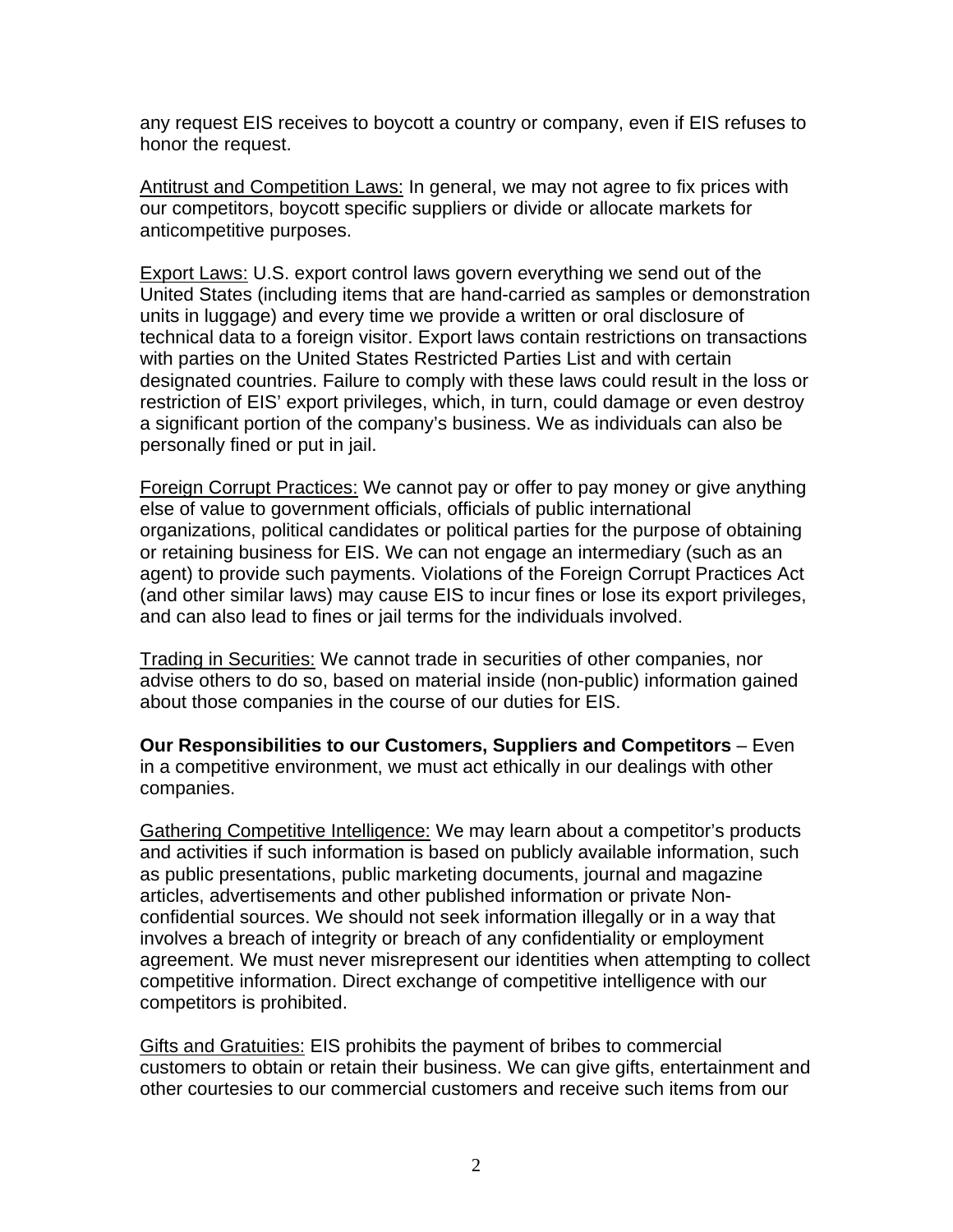suppliers only if they are not excessive and are consistent with reasonable standards in the business community. Gifts of cash or cash equivalents are never permitted. The rules for government customers are stricter and subject to change. For example, in the U.S. we may not pay for a government customer's meal or airline ticket. Contact the Human Resource Department before you extend any business courtesy to a government customer.

Unfair Methods of Competition and Deceptive Practices: We should not make false or misleading representations about EIS' products, falsely disparage a competitor or its products, or make product claims without facts to substantiate them.

**Our Responsibilities to EIS** – We must only use EIS resources, EIS property and EIS opportunities for the benefit of EIS.

Conflicts of Interest: The term "conflict of interest" describes any circumstance that could cast doubt on our ability to act objectively regarding EIS. We must avoid situations that we know, or should know, create actual or potential conflicts of interest, or the appearance of a conflict of interest, and immediately disclose them to the company if they arise. This includes instances where an employee or a member of his or her family, receives personal benefits as a result of his or her position with EIS. We cannot use company property for personal gain nor take for ourselves business opportunities that arise through the use of company property, information or position.

Protection of Proprietary Information: We must safeguard EIS proprietary information, and third-party proprietary information entrusted to EIS, from loss, theft, and unauthorized modification, access and disclosure. All non-public information related to EIS business should be considered confidential. We should also keep confidential any information received in confidence from an actual or prospective customer, supplier, or business partner.

We may not bring or use any confidential information obtained from a former employer. Our obligation to protect confidential information continues even after we leave EIS.

Signature and Spending Authority: Only certain of us are authorized to sign contracts for EIS or commit EIS to spend money. Do not sign any document committing EIS to anything unless you have the required signing authority. Notably, do not enter any "side letters" with customers that purport to change, add to or cancel a signed license agreement or that commit EIS to do or not to do anything. Do not commit EIS to spend money unless you have sufficient spending authority. You should combine the total cost of a purchase when making this determination. Do not attempt to get around the limits of your spending authority by turning a single purchase from the same vendor into several smaller purchases.